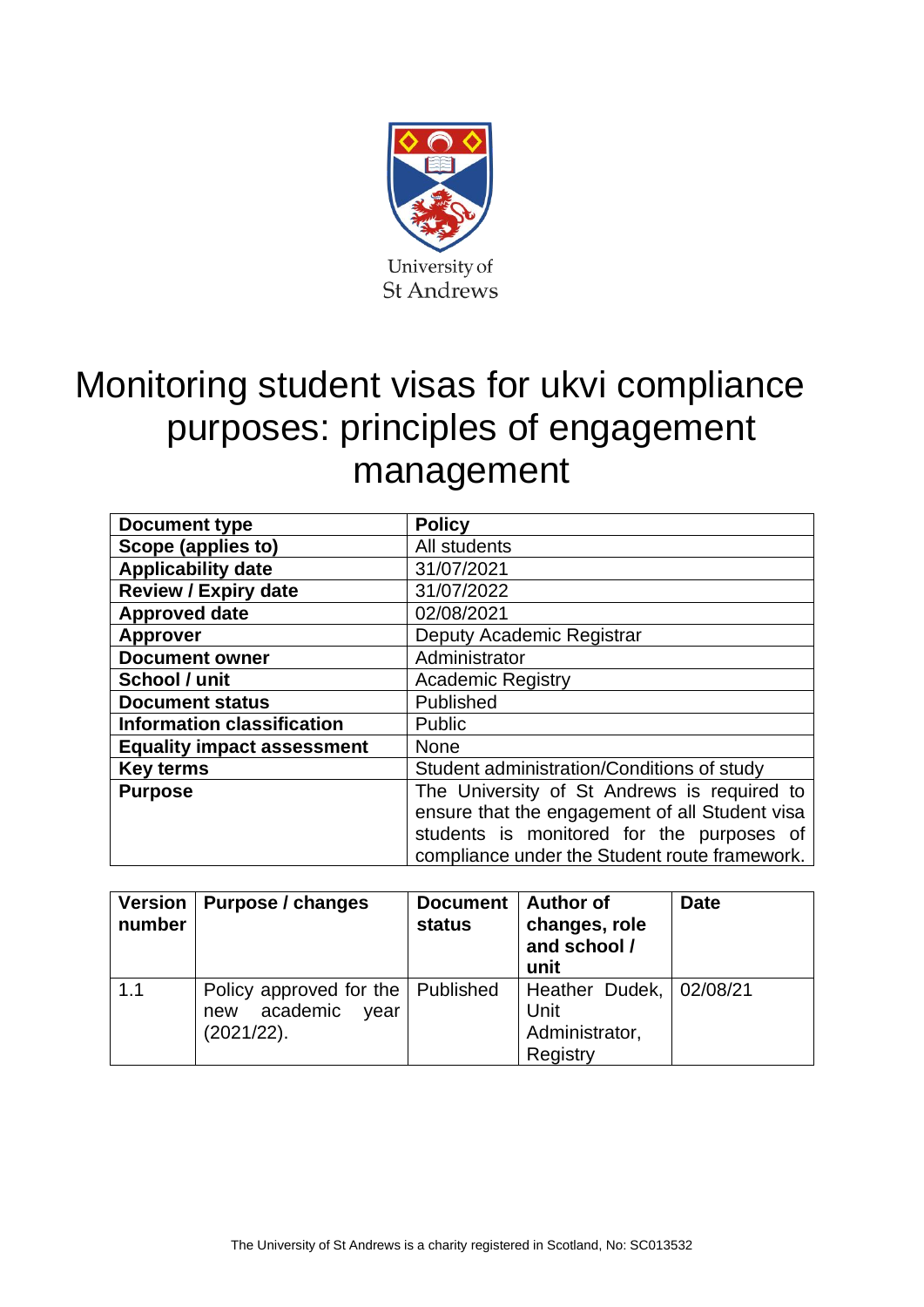## **Monitoring Student visa students for UKVI compliance purposes**

## **Principles of engagement management**

### **1. Operational oversight**

The University of St Andrews will ensure that the engagement of all Student visa students is monitored for the purposes of compliance under the Student route framework. The responsibility for overseeing compliance will rest with the UKVI Compliance Group and will be operationally managed from within Registry. Escalation by the Compliance Group of individual student cases will be through the VP Governance. Data will be managed in accordance with statutory legislation and the University's own policies on Data Protection.

#### **2. Coherent monitoring**

The University will ensure that compliance is coherent and founded on or aligned with relevant existing strategies, policies and processes wherever possible. The University will monitor individual students within identified student cohorts using existing definitions wherever possible. Normal patterns of student engagement at St Andrews encompass a variety of academic and non-academic activities. These engagement activities will be monitored in a light-touch and non-intrusive way without interference in the University's primary functions of learning, teaching and research.

#### **3. Co-operative monitoring**

The academic and professional services communities at St Andrews will co-operate to address any weak processes which may be highlighted during engagement monitoring if these are identified as potential causes for irregular patterns of student behaviour as defined by UKVI guidance. In addition, the University will use intelligence from the engagement monitoring process to ensure that appropriate and sufficient levels of support are available to all its students engaged in academic and non-academic activities at the University.

## **4. Consistent monitoring**

Whenever possible, the University will treat all students equally, whether they are studying with a Student visa or not, and all policies and procedures will be applied fairly across each cohort. Separate engagement rules appropriate to each student cohort will be developed to enable consistent and non-intrusive monitoring. The University will be consistent in its approach to monitoring engagement activities across all student cohorts and will actively assess all relevant engagement patterns as defined below, trends and rules as part of regular operational process reviews.

## **5. Checkpoint monitoring**

The University will monitor compliance of its Student visa students using a series of academic and other engagements over the course of each academic cycle (usually a 10-12 month period).

The University has identified a series of *compulsory touch points*, *expected touch points* and *possible touch points* that make up expected patterns of engagement across each student cohort.

- 1. Compulsory touch points two per year for all students
	- a. Compliance engagement will be monitored using existing compliance activities based on **Matriculation** and the **Confirmation event** held in Week 3 of Semester 2. All students are required to attend these events and Registry monitor and follow up all students who have not attended to ensure they do so within the required timeframe.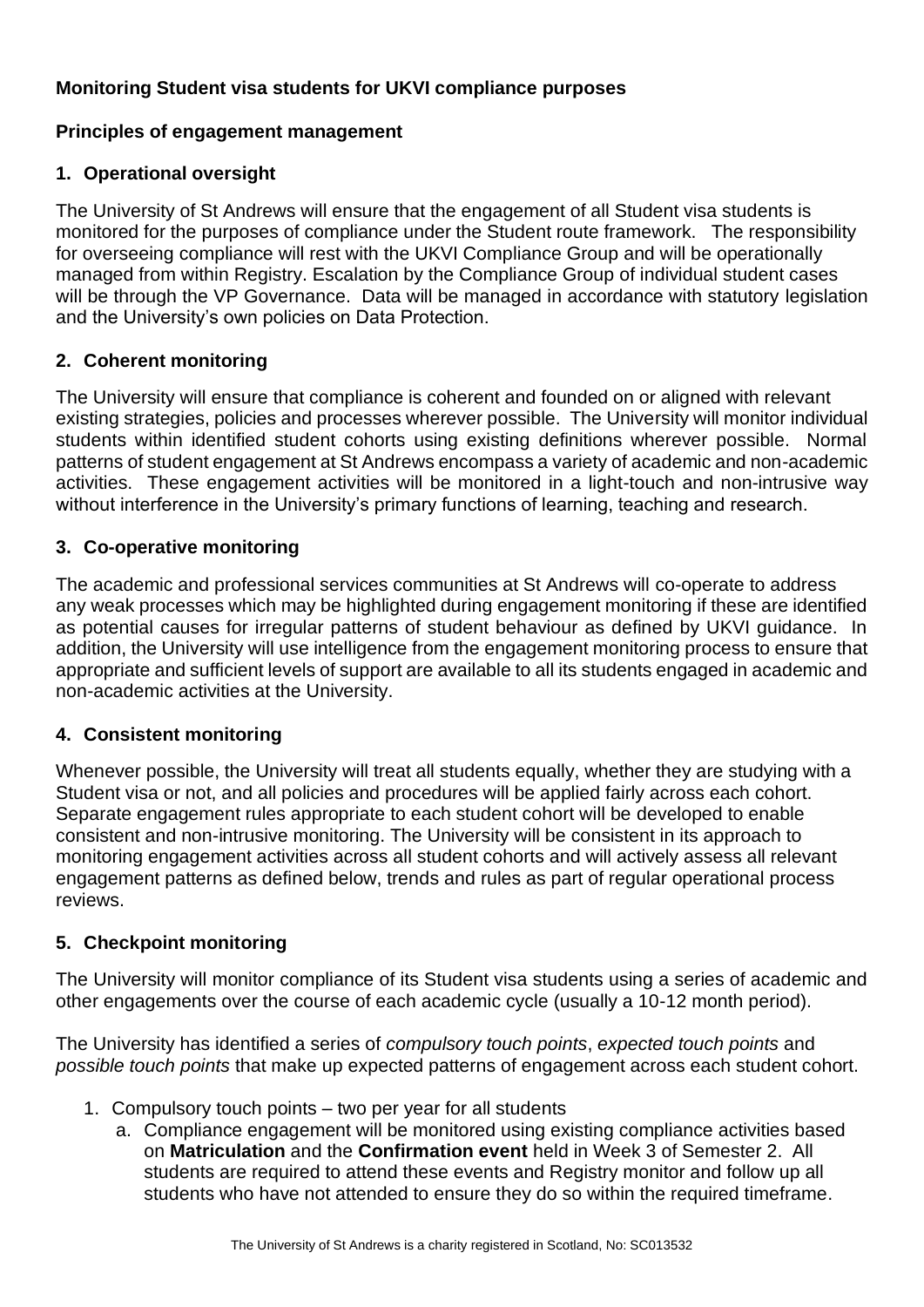- b. Students who fail to complete matriculation by Monday of Week 4 (or week 4 of their own programme for PhD students) will have their studies terminated under the Failure to Register Policy [https://www.st](https://www.st-andrews.ac.uk/students/rules/matriculation/failuretoregisterpolicy/)[andrews.ac.uk/students/rules/matriculation/failuretoregisterpolicy/](https://www.st-andrews.ac.uk/students/rules/matriculation/failuretoregisterpolicy/) Students who fail to complete the Confirmation event by the end of Week 7 of Semester 2 will be reported to the UKVI as not engaging, the University will withdraw its sponsorship and the student will have their studies terminated.
- *2.* Expected touch points cohort specific academic and engagement will accrue per student per academic cycle using existing academic monitoring policies and processes.

#### *Foundation, Undergraduate and taught postgraduate students*

- Academic monitoring will be primarily based on the **University's Academic Alerts** policy, which is available at [https://www.st-andrews.ac.uk/media/teaching-and](https://www.st-andrews.ac.uk/media/teaching-and-learning/policies/AcademicAlerts)[learning/policies/AcademicAlerts.](https://www.st-andrews.ac.uk/media/teaching-and-learning/policies/AcademicAlerts) Schools are expected to follow the protocols outlined within this document and submit alerts for those students who are not engaging appropriately.
- Registry will flag and monitor all **academic alerts** issued to Student visa students, and will follow up these students to review engagement.
- In addition, Registry will flag and monitor all students who have received a **0X in any exam diet**, and those who have **not received any credits** during a semester, and will follow up these students to review engagement.
- Supplementary academic engagement monitoring, where required, will include monitoring tutorial, seminar and laboratory attendance, and coursework submission, on a school and/or cohort basis.

#### *Research students*

- Research student monitoring will utilise the existing **Postgraduate Annual Progress Review** <https://www.st-andrews.ac.uk/media/proctor/documents/reviews-termination-policy> and will be facilitated through the online Progress Review tool in accordance with the guidelines outlined in [https://www.st-andrews.ac.uk/media/teaching-and](https://www.st-andrews.ac.uk/media/teaching-and-learning/policies/guidance-1)[learning/policies/guidance-1](https://www.st-andrews.ac.uk/media/teaching-and-learning/policies/guidance-1)
- 3. Possible touch points all students should have at least 2-3 per semester, depending on cohort and programme. Systematically gathered information, e.g. exam attendance, swipe access, etc. may be used to provide supporting evidence of ongoing engagement with the University.

## **6. Reporting to UKVI**

The University will report students, within 10 days, to the UKVI for non-compliance using the UKVI SMS after each of two expected engagement activities which have been assigned checkpoint status in the academic cycle, i.e., matriculation and a rolling face-to-face confirmation event no later than six months after matriculation. Students whose pattern of engagement is deemed unreasonably irregular will be discussed by the University's UKVI Compliance Group and, after all possible checks have been carried out to investigate and verify non-compliance, will be reported through the UKVI SMS at the appropriate point. The University will also report any student who is identified as in breach of any of their visa conditions, as soon as the University becomes aware of the situation.